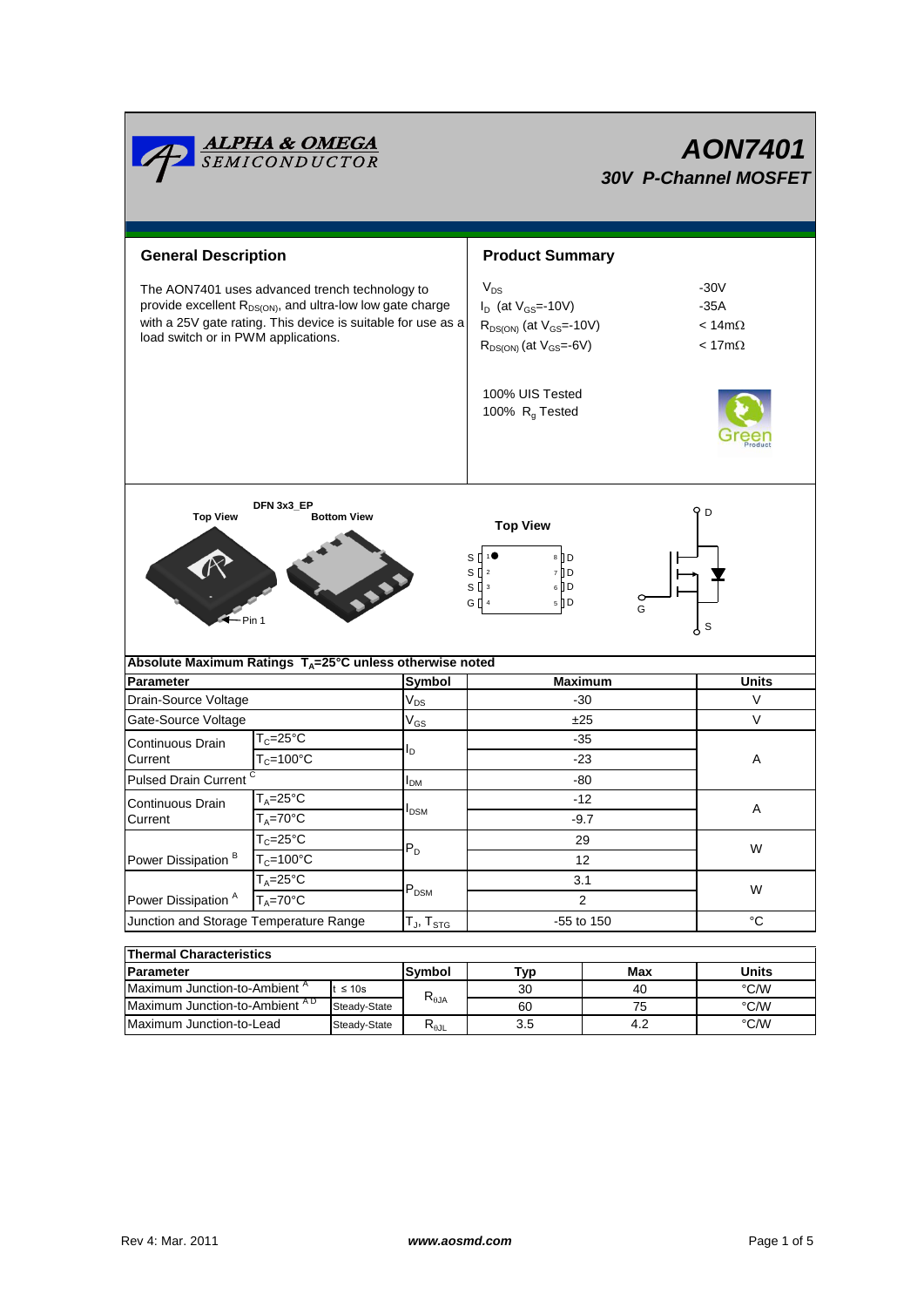

#### **Electrical Characteristics (TJ=25°C unless otherwise noted)**

| <b>Symbol</b>            | Parameter                                                               | <b>Conditions</b>                                                     |        | Typ    | <b>Max</b> | <b>Units</b> |  |  |  |  |
|--------------------------|-------------------------------------------------------------------------|-----------------------------------------------------------------------|--------|--------|------------|--------------|--|--|--|--|
| <b>STATIC PARAMETERS</b> |                                                                         |                                                                       |        |        |            |              |  |  |  |  |
| BV <sub>DSS</sub>        | Drain-Source Breakdown Voltage                                          | $I_{D} = -250 \mu A$ , $V_{GS} = 0V$                                  | $-30$  |        |            | $\vee$       |  |  |  |  |
| $I_{DSS}$                | Zero Gate Voltage Drain Current                                         | $V_{DS} = -30V$ , $V_{GS} = 0V$                                       |        |        | $-1$       | μA           |  |  |  |  |
|                          |                                                                         | $T_i = 55^{\circ}C$                                                   |        |        | -5         |              |  |  |  |  |
| $I_{GSS}$                | Gate-Body leakage current                                               | $V_{DS}=$ 0V, $V_{GS}=$ $\pm$ 25V                                     |        |        | ±100       | nA           |  |  |  |  |
| $V_{\text{GS(th)}}$      | Gate Threshold Voltage                                                  | $V_{DS} = V_{GS} I_D = -250 \mu A$                                    | $-1.7$ | $-2.2$ | $-3$       | $\vee$       |  |  |  |  |
| $I_{D(ON)}$              | On state drain current                                                  | $V_{GS}$ =-10V, $V_{DS}$ =-5V                                         | $-80$  |        |            | A            |  |  |  |  |
| $R_{DS(ON)}$             | Static Drain-Source On-Resistance                                       | $V_{GS}$ =-10V, $I_D$ =-9A                                            |        | 11     | 14         | $m\Omega$    |  |  |  |  |
|                          |                                                                         | $T_{\rm J}$ =125°C                                                    |        | 16     | 19         |              |  |  |  |  |
|                          |                                                                         | V <sub>GS</sub> =-6V, I <sub>D</sub> =-7A                             |        | 12.9   | 17         | $m\Omega$    |  |  |  |  |
| $g_{FS}$                 | <b>Forward Transconductance</b>                                         | $V_{DS} = -5V$ , $I_D = -9A$                                          |        | 27     |            | S            |  |  |  |  |
| $V_{SD}$                 | Diode Forward Voltage                                                   | $IS=-1A, VGS=0V$                                                      |        | $-0.7$ | $-1$       | $\vee$       |  |  |  |  |
| $I_{\rm S}$              | Maximum Body-Diode Continuous Current                                   |                                                                       |        |        | $-25$      | A            |  |  |  |  |
|                          | <b>DYNAMIC PARAMETERS</b>                                               |                                                                       |        |        |            |              |  |  |  |  |
| $C_{\text{iss}}$         | Input Capacitance                                                       |                                                                       |        | 2060   | 2600       | pF           |  |  |  |  |
| $C_{\rm oss}$            | <b>Output Capacitance</b>                                               | $V_{GS}$ =0V, $V_{DS}$ =-15V, f=1MHz                                  |        | 370    |            | pF           |  |  |  |  |
| $C_{\rm rss}$            | Reverse Transfer Capacitance                                            |                                                                       |        | 295    |            | pF           |  |  |  |  |
| $R_{g}$                  | Gate resistance                                                         | $V_{GS}$ =0V, $V_{DS}$ =0V, f=1MHz                                    |        | 2.4    | 3.6        | Ω            |  |  |  |  |
|                          | <b>SWITCHING PARAMETERS</b>                                             |                                                                       |        |        |            |              |  |  |  |  |
| $Q_g(10V)$               | <b>Total Gate Charge</b>                                                |                                                                       |        | 30     | 39         | nC           |  |  |  |  |
| $Q_{gs}$                 | Gate Source Charge                                                      | $V_{\text{GS}}$ =-10V, $V_{\text{DS}}$ =-15V, $I_{\text{DS}}$ =-9A    |        | 4.6    |            | nC           |  |  |  |  |
| $\mathbf{Q}_{\text{gd}}$ | Gate Drain Charge                                                       |                                                                       |        | 10     |            | nC           |  |  |  |  |
| $t_{D(on)}$              | Turn-On DelayTime                                                       |                                                                       |        | 11     |            | ns           |  |  |  |  |
| $t_r$                    | Turn-On Rise Time                                                       | $V_{\text{GS}} = -10V$ , $V_{\text{DS}} = -15V$ , $R_1 = 1.6\Omega$ , |        | 9.4    |            | ns           |  |  |  |  |
| $t_{D(off)}$             | Turn-Off DelayTime                                                      | $R_{\text{GEN}} = 3\Omega$                                            |        | 24     |            | ns           |  |  |  |  |
| $t_f$                    | Turn-Off Fall Time                                                      |                                                                       |        | 12     |            | ns           |  |  |  |  |
| $t_{rr}$                 | <b>Body Diode Reverse Recovery Time</b>                                 | $I_F = -9A$ , dl/dt=500A/ $\mu$ s                                     |        | 14     | 18         | ns           |  |  |  |  |
| $Q_{rr}$                 | $I_F = -9A$ , dl/dt=500A/ $\mu$ s<br>Body Diode Reverse Recovery Charge |                                                                       |        | 35     |            | nC           |  |  |  |  |

A. The value of R<sub>0JA</sub> is measured with the device mounted on 1in<sup>2</sup> FR-4 board with 2oz. Copper, in a still air environment with T<sub>A</sub> =25°C. The Power dissipation P<sub>DSM</sub> is based on R<sub>0JA</sub>  $t \le 10$ s value and the maximum allowed junction temperature of 150°C. The value in any given application depends on the user's specific board design, and the maximum temperature of 150°C may be used if the PCB allows it.

B. The power dissipation P<sub>D</sub> is based on T<sub>J(MAX)=</sub>150°C, using junction-to-case thermal resistance, and is more useful in setting the upper dissipation limit for cases where additional heatsinking is used.

C. Repetitive rating, pulse width limited by junction temperature TJ<sub>UMAX)=</sub>150°C. Ratings are based on low frequency and duty cycles to keep initial  $T_1 = 25^\circ$  C.

D. The R<sub>BJA</sub> is the sum of the thermal impedence from junction to case R<sub>BJC</sub> and case to ambient.

E. The static characteristics in Figures 1 to 6 are obtained using <300us pulses, duty cycle 0.5% max.

F. These curves are based on the junction-to-case thermal impedence which is measured with the device mounted to a large heatsirk, assuming a maximum junction temperature of  $T_{J(MAX)=150^\circ}$  C. The SOA curve provides a single pulse rating.

G. The maximum current rating is package limited.

H. These tests are performed with the device mounted on 1 in<sup>2</sup> FR-4 board with 2oz. Copper, in a still air environment with T<sub>A</sub>=25°C.

THIS PRODUCT HAS BEEN DESIGNED AND QUALIFIED FOR THE CONSUMER MARKET. APPLICATIONS OR USES AS CRITICAL COMPONENTS IN LIFE SUPPORT DEVICES OR SYSTEMS ARE NOT AUTHORIZED. AOS DOES NOT ASSUME ANY LIABILITY ARISING OUT OF SUCH APPLICATIONS OR USES OF ITS PRODUCTS. AOS RESERVES THE RIGHT TO IMPROVE PRODUCT DESIGN, FUNCTIONS AND RELIABILITY WITHOUT NOTICE.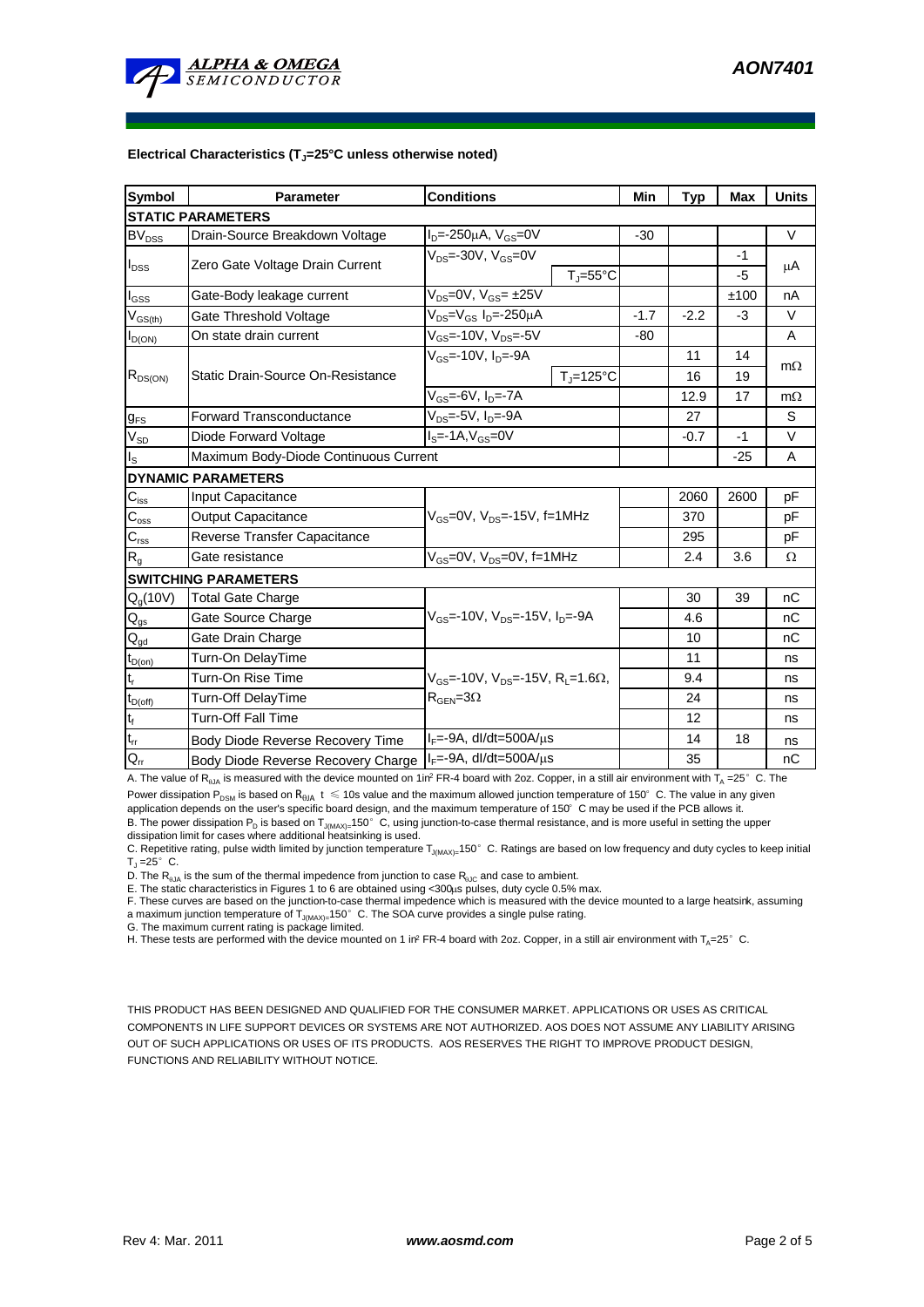

# **TYPICAL ELECTRICAL AND THERMAL CHARACTERISTICS**

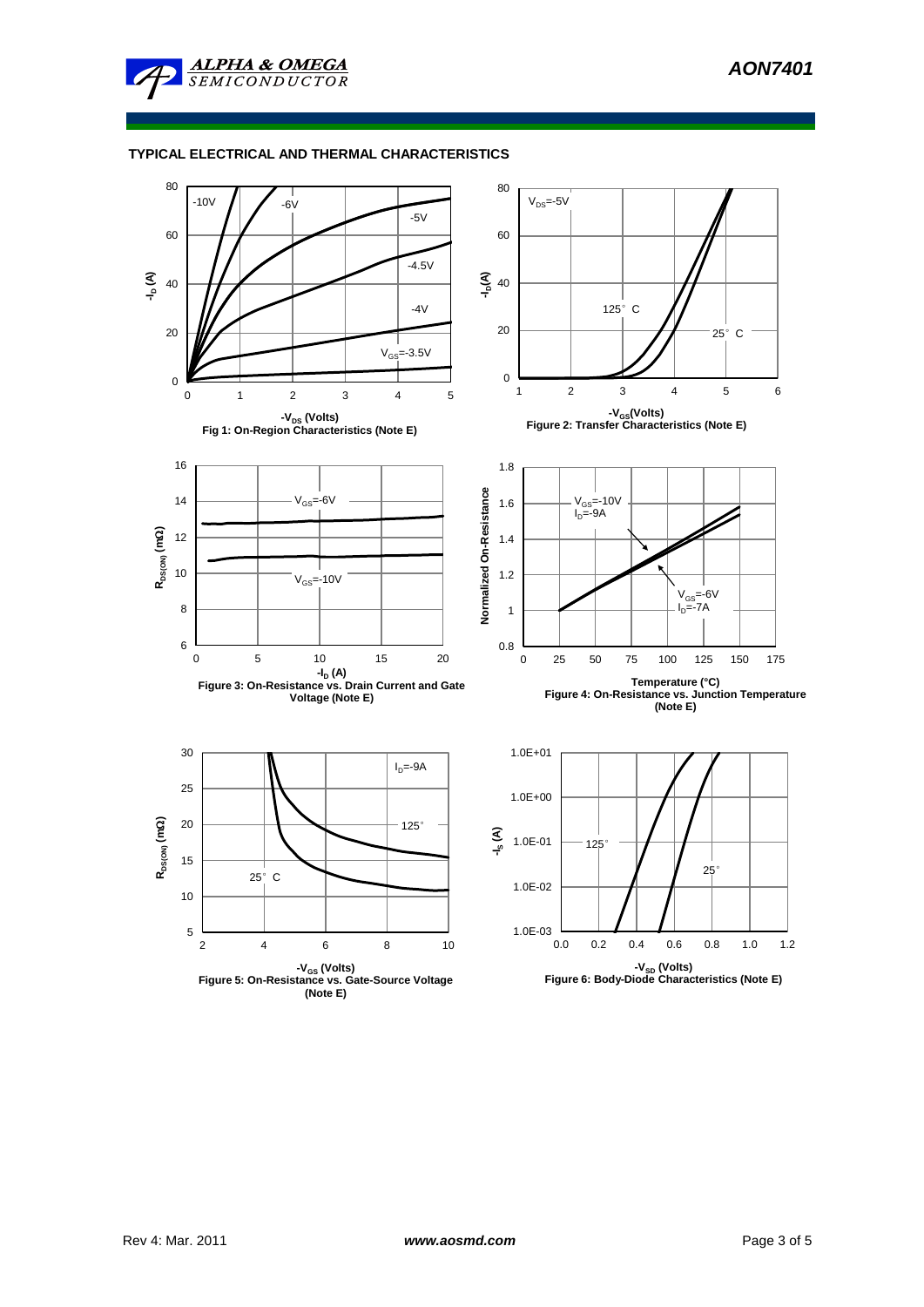

### **TYPICAL ELECTRICAL AND THERMAL CHARACTERISTICS**